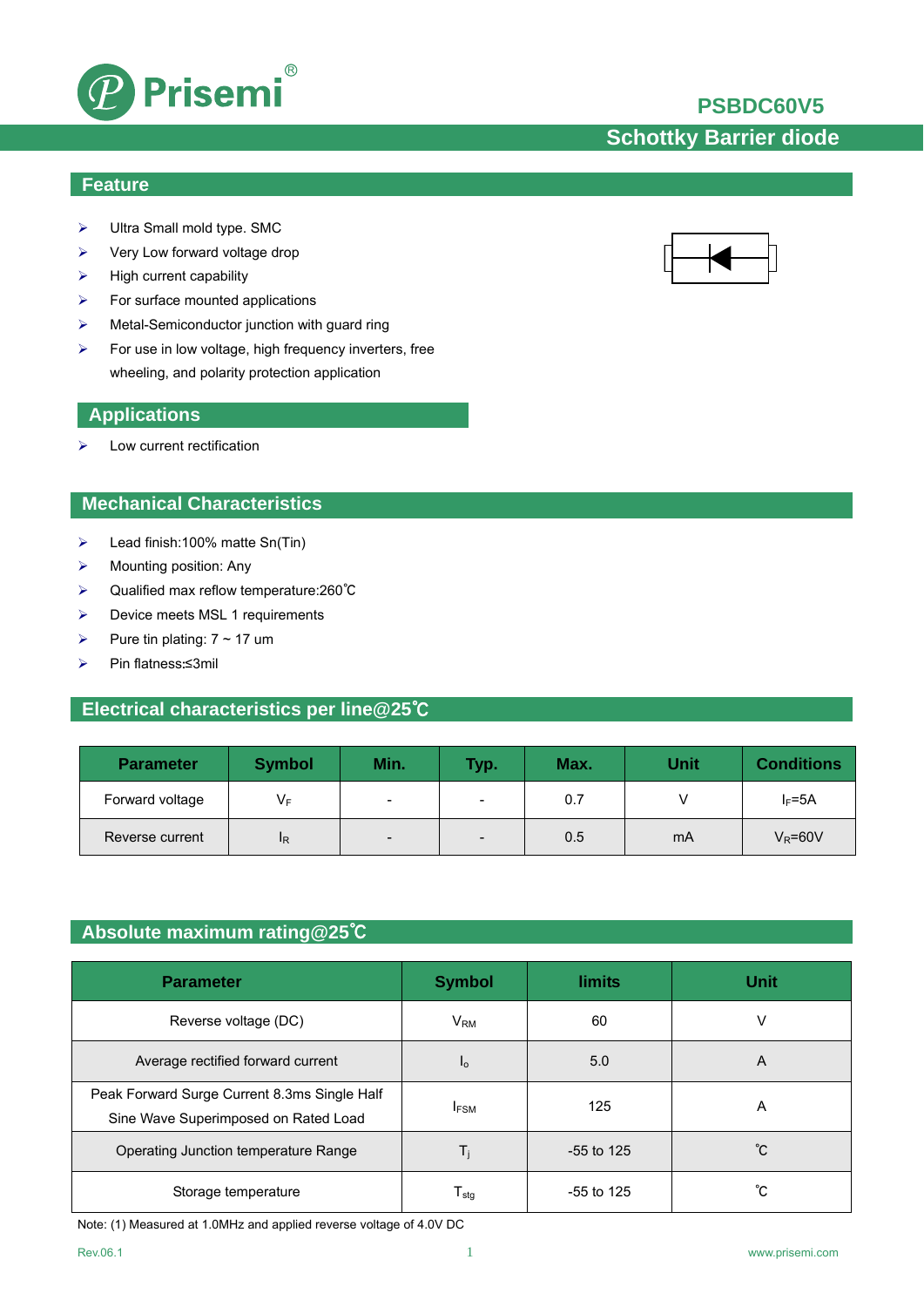## **Typical Characteristics**



Fig 3.Total Capacitance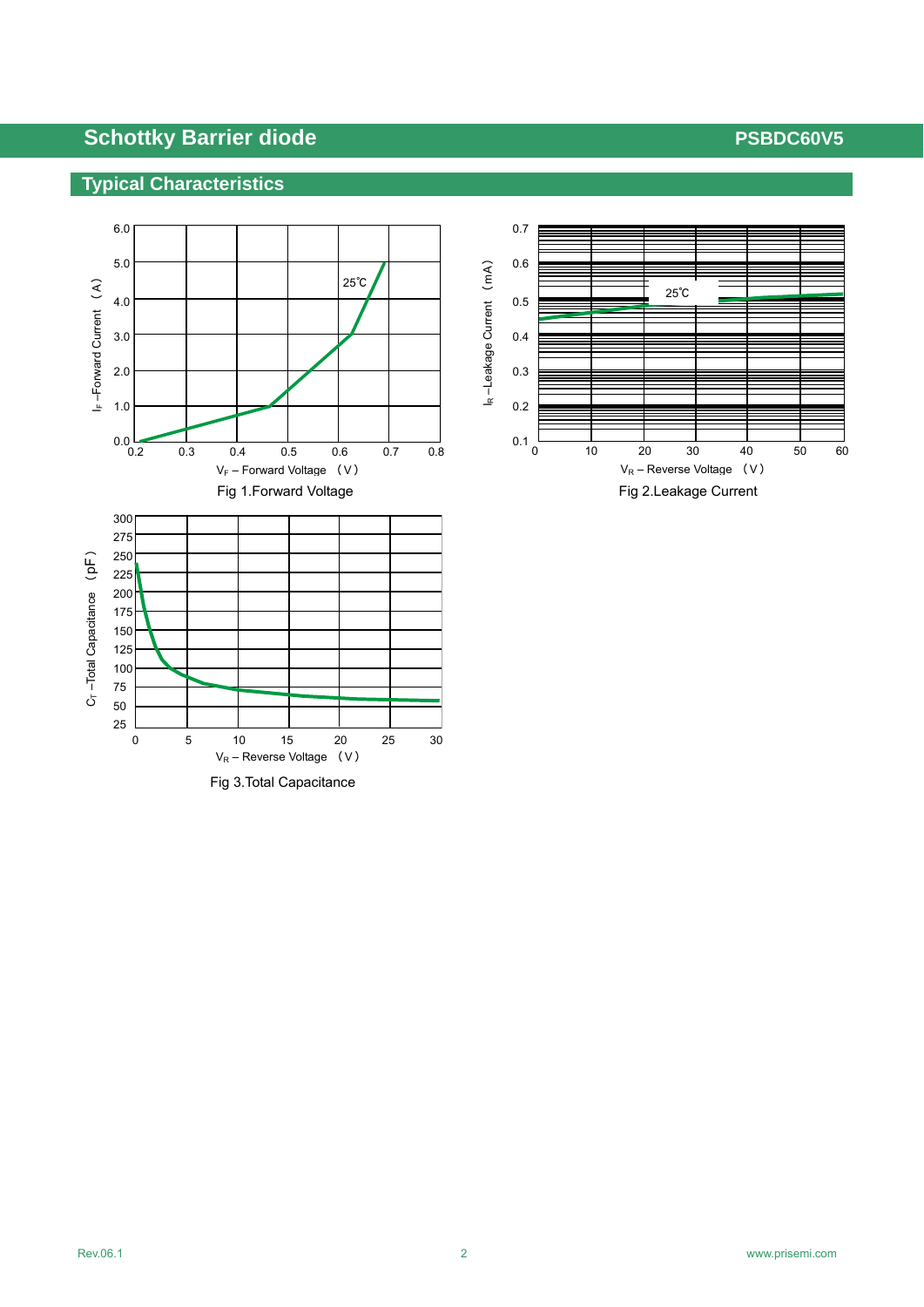## **Solder Reflow Recommendation**













 DIMENSIONS ARE : INCHES (Millimeters)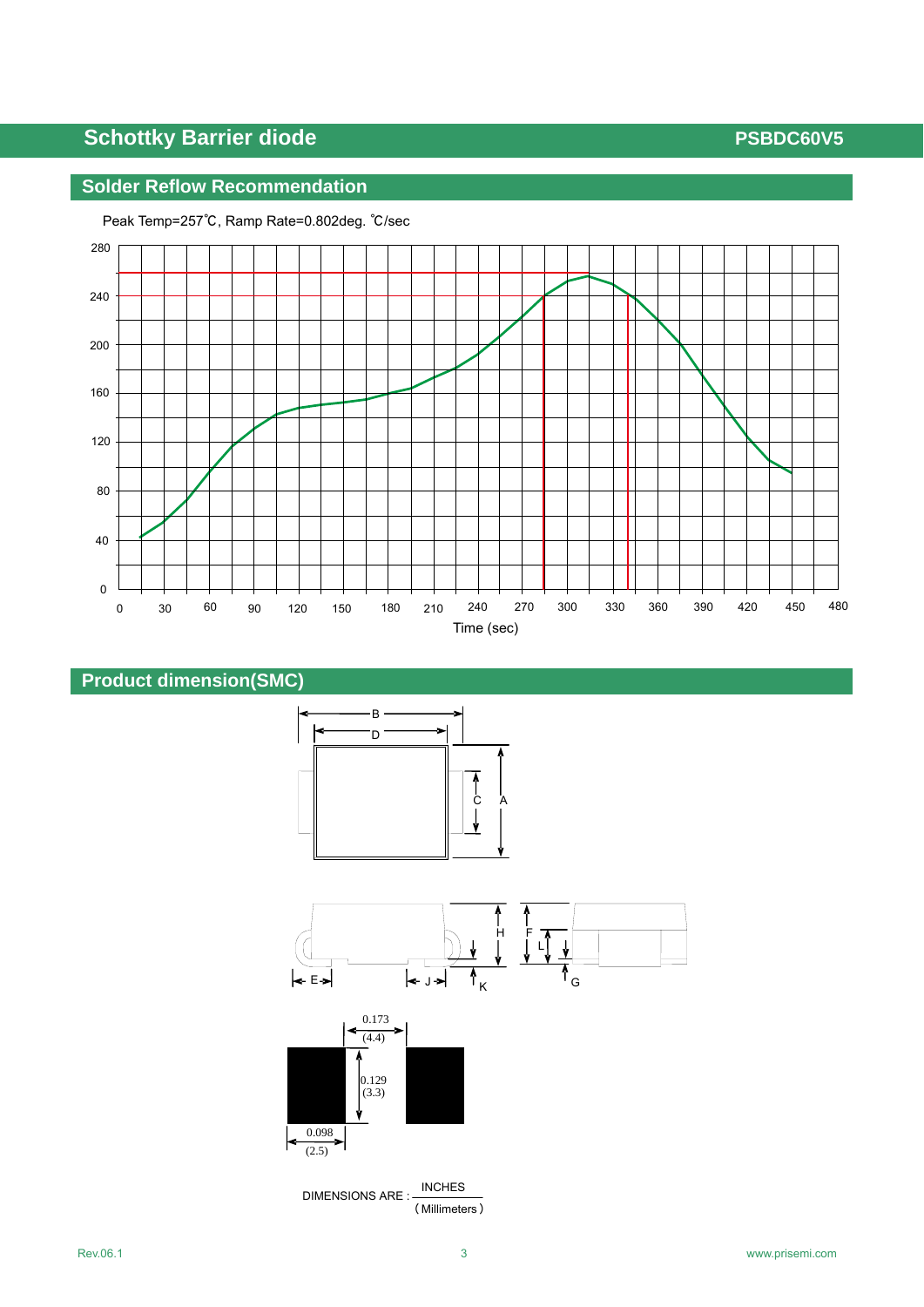| <b>Dimension</b> | <b>Inches</b> |            | <b>Millimeters</b> |            |  |
|------------------|---------------|------------|--------------------|------------|--|
|                  | <b>MIN</b>    | <b>MAX</b> | <b>MIN</b>         | <b>MAX</b> |  |
| A                | 0.220         | 0.245      | 5.590              | 6.220      |  |
| B                | 0.305         | 0.320      | 7.750              | 8.130      |  |
| С                | 0.114         | 0.126      | 2.900              | 3.200      |  |
| D                | 0.260         | 0.280      | 6.600              | 7.110      |  |
| E                | 0.030         | 0.060      | 0.760              | 1.520      |  |
| F                | 0.079         | 0.103      | 2.060              | 2.620      |  |
| G                | -             | 0.008      | -                  | 0.203      |  |
| н                | 0.079         | 0.103      | 2.060              | 2.620      |  |
| J                | 0.030         | 0.060      | 0.760              | 1.520      |  |
| Κ                |               | 0.008      |                    | 0.203      |  |

# **Ordering information**

| Device    | Package       | <b>Shipping</b>    |
|-----------|---------------|--------------------|
| PSBDC60V5 | SMC (Pb-Free) | 3000 / Tape & Reel |